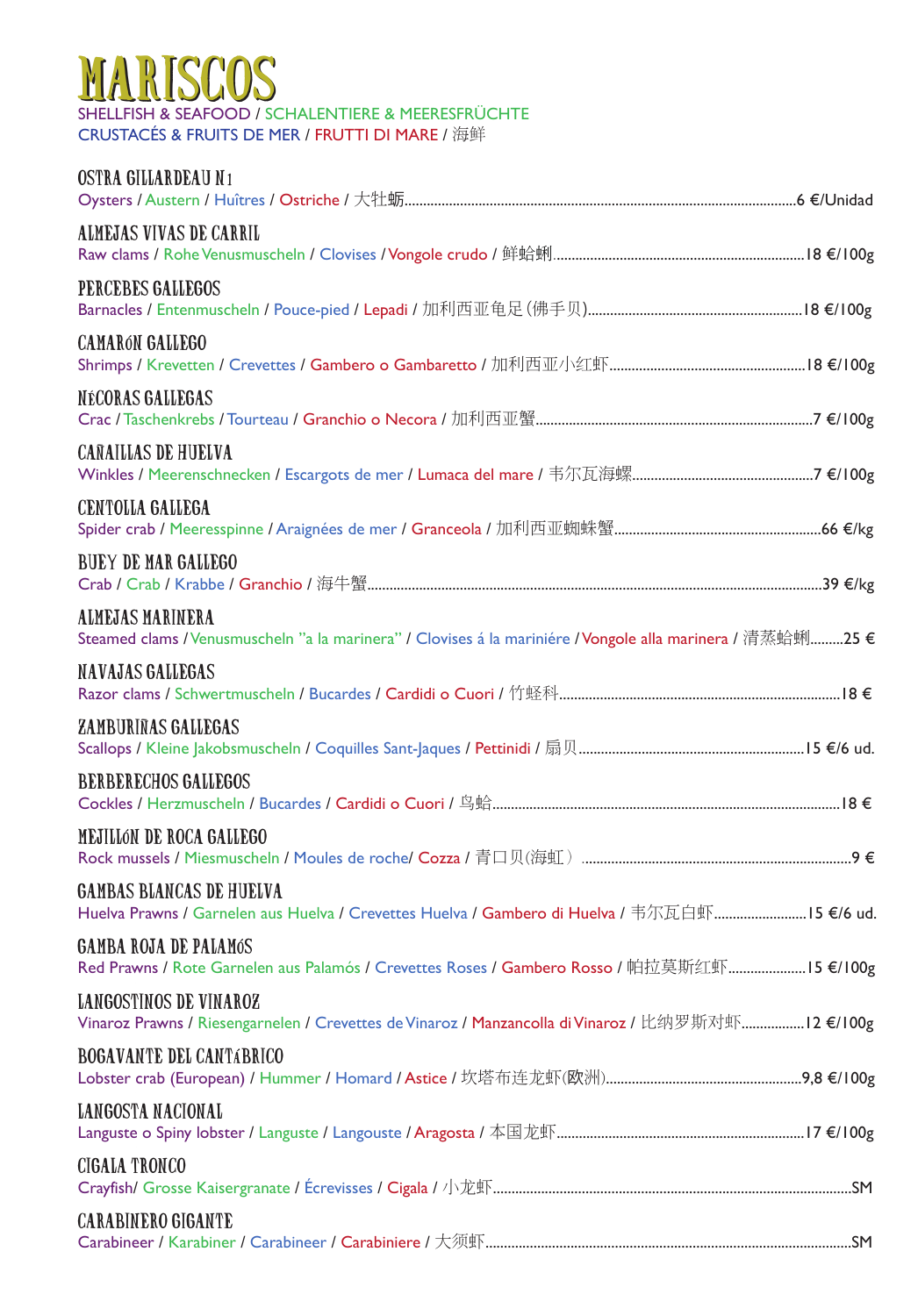# PIDO DE MARISC

SEAFOOD ASSORTMENT / AUSWAHL AN MEERESFRÜCHTEN

ASSORTIMENT DE FRUITS DE MER / ASSORTIMENTO DI FRUTI DI MARE / 海鲜拼盘

#### MARISCO CONCHA Grilled sea shell / Gegrillte Krustentiere Fruits de mer grillée / Fruti di mare conchiglia / 海鲜贝类拼盘...........................................................................................30 € MARISCO PLANCHA Grilled shelfish / Verschiedene gegrillte Krustentiere Choix de crevettes grillée / Frutti di mare alla griglia / 煎海鲜拼盘....................................................................................40 €

# ITRANTES, TAPAS Y PINTXOS

ENTRANTS / VORSPEISEN / ENTRANTE / ANTIPASTI / 开胃菜, 小吃和串类

#### SUGERENCIAS

SUGGESTIONS / VORSCHLÄGE / ENTRANTE / SUGGERIMENTI / 推荐

### JAMÓN DE BELLOTA, 100% IBÉRICO

| <b>FOIE DE PATO CASERO</b>                                          |  |
|---------------------------------------------------------------------|--|
| Home-made duck foie / Hausgemachte Entenpastete / Foie de la maison |  |
|                                                                     |  |
| CELECCIÓN DE OUECOC                                                 |  |

SELECCIÓN DE QUESOS Cheeses / Verschiedene Käsesorten / Choix de fromage / Formaggi / 精选奶酪............................................................19 €

#### EN FRÍO

COLD ENTRANTS / KALTE VORSPEISEN / ENTRANTE FROID / PIATTI FREDI / 冷盘

#### CARPACCIO DE BACALAO ESTILO "TRAGANTUA"

Carpaccio of cod / Carpaccio vom Kabeljau Carpaccio de morue / Carpaccio di merluzzo bianco / 德拉甘杜阿式鳕鱼片.................................................................16 €

#### FUSIÓN DE MARISCO

Mixed shellfish salat / Meeresfrüchtesalat / Salade de fruti de mer / Insalata di fruti di mare / 海鲜沙拉..................11 €

#### **ENSALADAS**

SALADS / SALAT / SALATE / INSALATI / 沙拉菜

#### VENTRESCA DE BONITO CON CEBOLLA Y PIQUILLO o CON TOMATE ROSA

| Ventresca tunny fidh with piquillo peppers or with pink tomato / "Ventresca" Thunfish mit Zwiebeln oder Rosa<br>Tomaten / Ventresca thon avec piquillo piment o tomate rose / Ventresca tonno bianco con .piquillo pepper o |  |
|-----------------------------------------------------------------------------------------------------------------------------------------------------------------------------------------------------------------------------|--|
| YEMAS DE ESPARRAGO CON SALMÓN<br>Smoked salmon with asparagus / Spargel mit geräuclertem Lachs                                                                                                                              |  |
| TOMATE ROSA DE BARBASTRO<br>Pink tomato / Rosa Tomaten aus Barbastro / Tomate rose / Pomodoro Rosa / 粉红西红柿沙拉10 €                                                                                                            |  |
| ENSALADA ILUSTRADA                                                                                                                                                                                                          |  |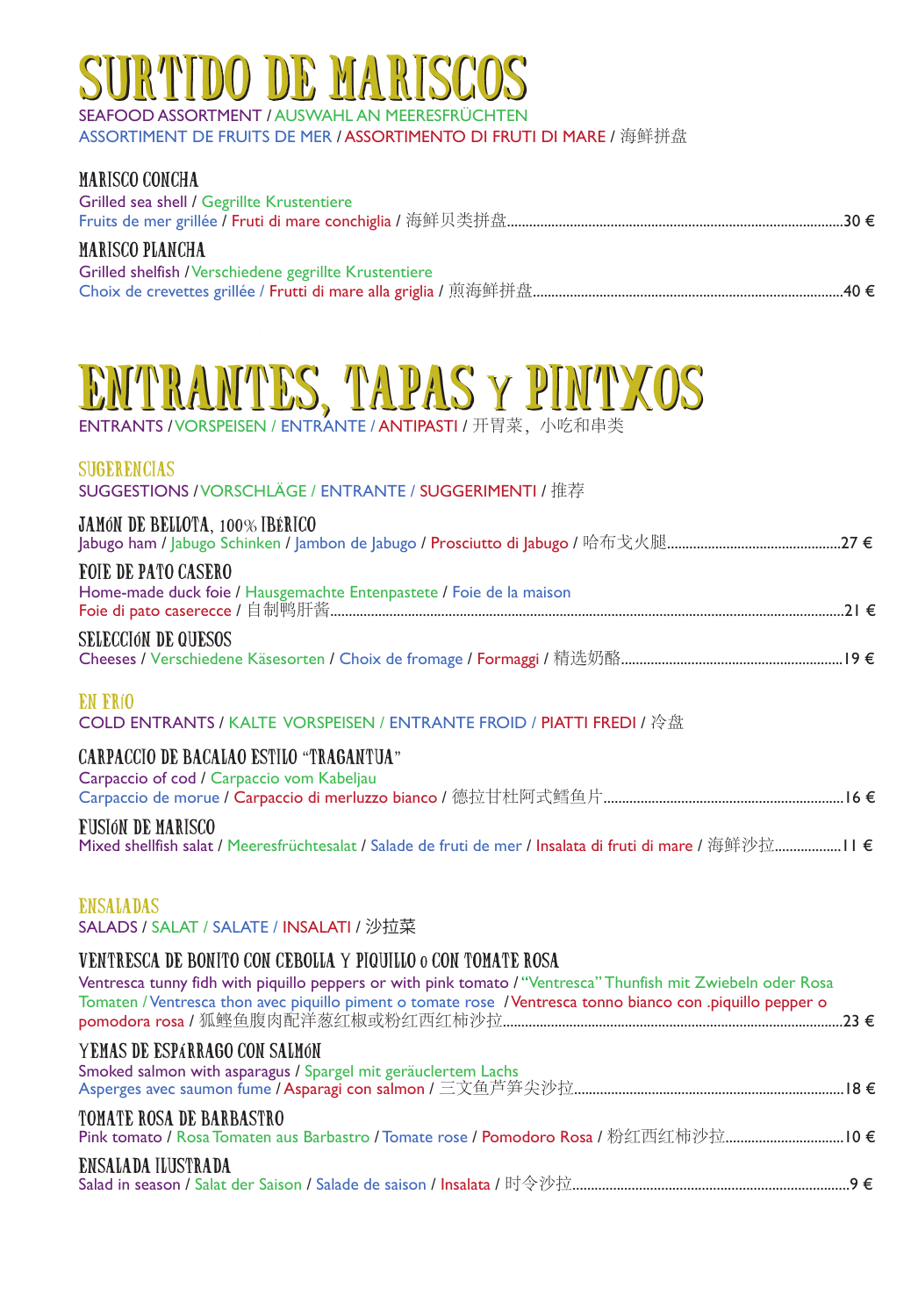# ENTRANTES, TAPAS y PINTXOS

**ENTRANTS / VORSPEISEN / ENTRANTE / ANTIPASTI /** 开胃莱,小吃和串类

#### EN CALIENTE / HOT / HEISSE VORSPEISEN / HOT / CALDO / 热菜类

| COLMENILLAS CON FOIE Y SALSA DE TRUFA NEGRA<br>Mushrooms with foie and black truffle/ Pilze mit Gänseleber und schawarzem Trüffel / Champignons au foie et<br>sauce aux triffles noires / Funghi con foie gras e salsa al tartufo nero / 鹅肝黑松露配羊磨……………………………………25 € |
|---------------------------------------------------------------------------------------------------------------------------------------------------------------------------------------------------------------------------------------------------------------------|
| SETAS SILVESTRES                                                                                                                                                                                                                                                    |
| PULPO A LA GALLEGA<br>Galice Octopus / Octopus "a la Gallega" / Poulpe a la gallega / Polpo alla Gallega / 加利西亚式煮章鱼18 €                                                                                                                                             |
| BRAZO DE PULPO A LA PLANCHA                                                                                                                                                                                                                                         |
| CHIPIRONES CON PIMIENTOS<br>Baby Squid with peppers / BabyTintenfische mit Kleinen grünnen Paprika                                                                                                                                                                  |
| CALAMARES                                                                                                                                                                                                                                                           |
|                                                                                                                                                                                                                                                                     |
| SEPIA                                                                                                                                                                                                                                                               |
| <b>CAZÓN EN ADOBO</b><br>Fried pickled shark / Gebratene eingelegte Hai / Requin mariné frit / Marinato squalo frito / 炸长吻翅鲨鱼块……12 €                                                                                                                                |
| PIMIENTOS DE PADRóN<br>Padrón peppers / Padrón paprika / Padrón poivrons / <mark>Padrón pepperoni</mark> / 帕德隆小青椒(煎)……………………………6 €                                                                                                                                  |
| CROQUETA DE JAMÓN DE JABUGO<br>Jabugo Croquette / Jabugo Kroketten / Croquette de Jabugo / Crochetta di Jabugo / 哈布戈火腿丸子………………3 €                                                                                                                                   |
|                                                                                                                                                                                                                                                                     |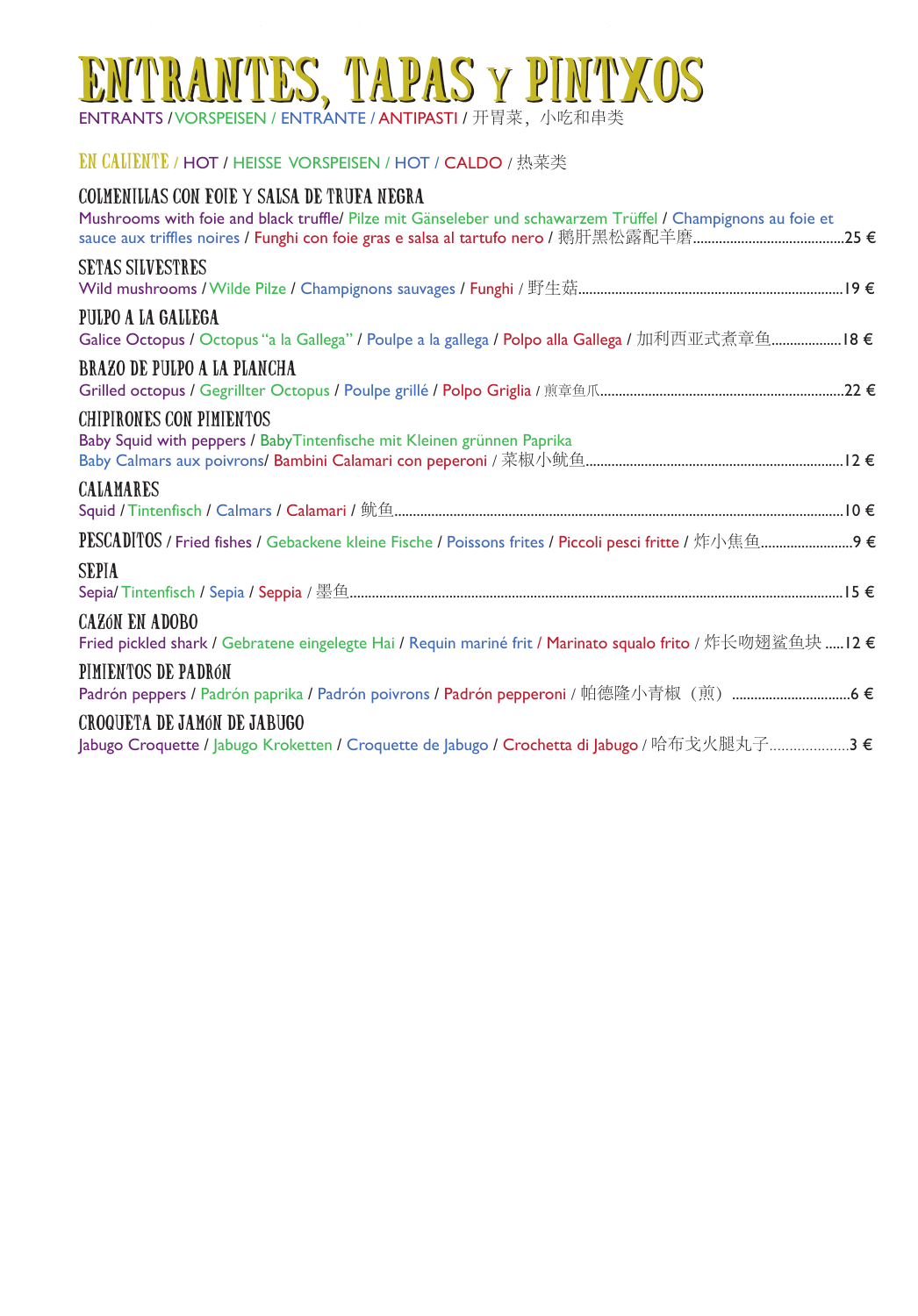| ARROCES<br>RICES / REIS / RIZ / RISSO / 米饭类 (至少两人份)<br>(Mínimo 2 personas / minimum 2 persons / minimum 2 personen /minime 2 personnes / minimo 2 persone)                           |
|--------------------------------------------------------------------------------------------------------------------------------------------------------------------------------------|
| Excepto fines de semana y festivos / Excluding weekends and holidays / Außer an Wochenenden<br>und Feiertagen / Sauf week-end et jours fériés / Tranne i fine settimana e le vacanze |
| PAELLA DE MARISCO<br>Seafood rice / Meeresfrüchten reis / Riz aux fruits de mer / Riso di fruti di mare / 海鲜饭21 €/pers.                                                              |
| ARROZ NEGRO                                                                                                                                                                          |
| ARROZ DE BOGAVANTE                                                                                                                                                                   |
| ARROZ CON CIGALAS<br>Rice with crayfish / Reis mit kaisergranaten / Riz aux écrevisses / Riso con cigala / 小龙虾烩饭SM                                                                   |
|                                                                                                                                                                                      |
| ARROZ O FIDEUA DE CARABINEROS<br>Carabineer rice / Reis oder fideua mit karabiner / Riz carabineer / Riso carabiniere / 须虾32 €/pers.                                                 |
| ARROZ O FIDEUA DE GAMBAS ROJAS<br>Red prawns rice / Reis mit rote garnelen / Riz aux crevettes roses / Riso gambero rosso / 须虾30 €/pers.                                             |

### Disponemos en nuestra barra y vitrinas MÁS TAPAS, PINTXOS y SUGERENCIAS DE TEMPORADA

We have in our bar and showcases more Tapas, Pintxos and season Suggestions Wir haben in unserer Bar und Vitrinen mehr Tapas, Pintxos und saisonale Vorschläge Nous avons dans notre bar et présente plus Tapas, Pintxos et des Conseils saisone Abbiamo nel nostro bar e vetrine più Tapas, Pintxos e Suggerimenti di stagione 我们的吧台还有更多小吃,串类和当季推荐的美味。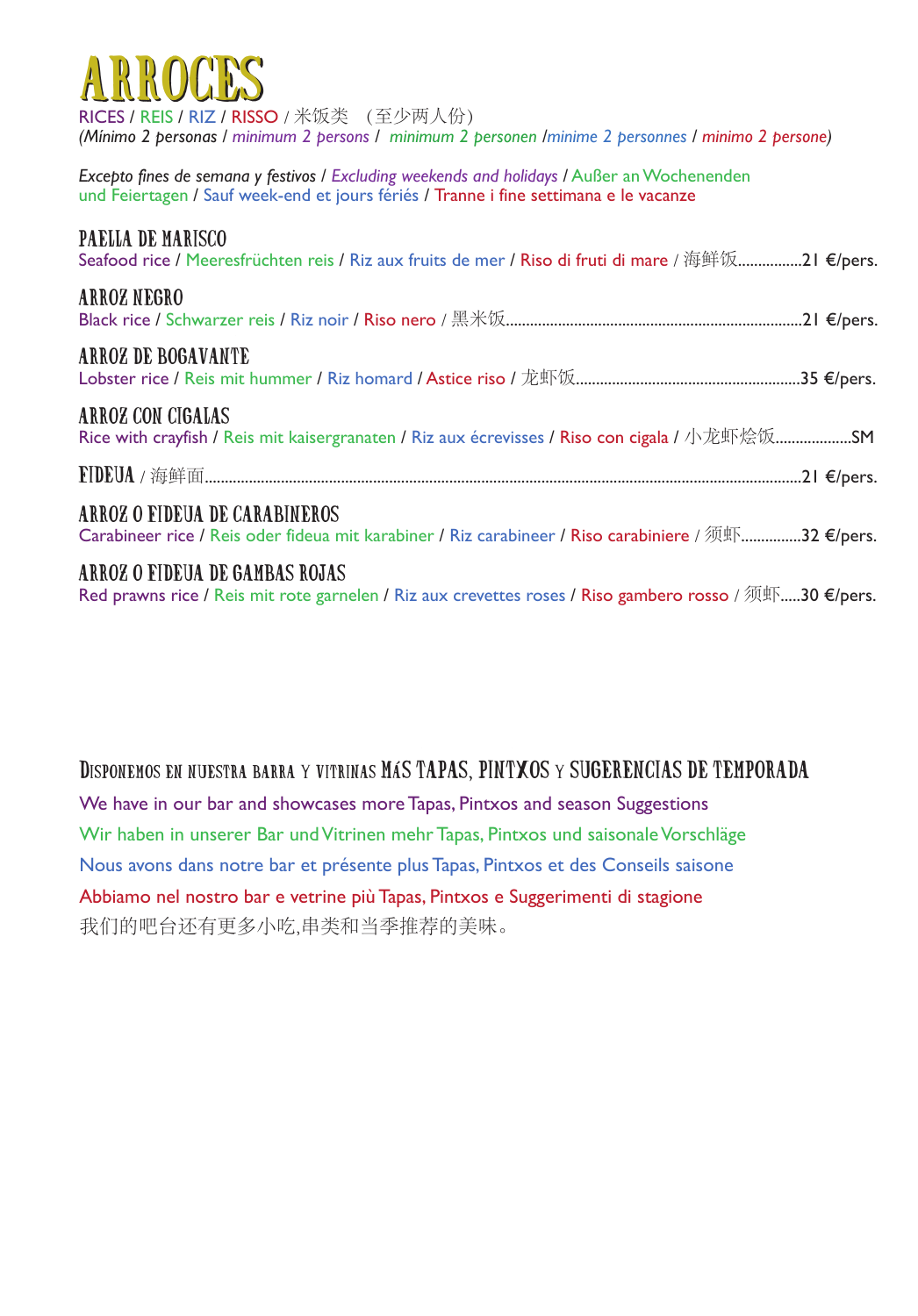

*Pescado a peso*/ *Fish by weight* / Fisch nach Gewicht / Poisson en poids */* Pesce in peso

| <b>LUBINA</b>                                                                                                 |  |
|---------------------------------------------------------------------------------------------------------------|--|
| RODABALLO                                                                                                     |  |
| <b>BESUGO</b>                                                                                                 |  |
| <b>LENGUADO</b>                                                                                               |  |
| RAPE                                                                                                          |  |
| MERLUZA                                                                                                       |  |
| <b>ANGULAS</b>                                                                                                |  |
| OTROS PESCADOS (MERO, SAN PEDRO, CABRATXO, VENTRESCA DE BONITO ETC.)<br>Other / Andere Fische / Autre / Altro |  |
|                                                                                                               |  |



MEATS / FLEISH / VIANDES / CARNE / 肉类

| <b>CHULETÓN</b>                                                                                                                                                                                                  |
|------------------------------------------------------------------------------------------------------------------------------------------------------------------------------------------------------------------|
| <b>ENTRECOT</b>                                                                                                                                                                                                  |
| SOLOMILLO                                                                                                                                                                                                        |
| <b>COSTILLAS DE TERNASCO DE ARAGÓN</b><br>Ternasco (little lamb) of Aragón Ribs / Ternasco (lamm) von Aragonien Rippen<br>Ternasco (agneau) d'Aragón côtes / Costine de Ternasco (agnello) d'Aragona / 阿拉贡羊排19 € |
| RABO DE TORO ESTOFADO<br>Braised toro tail / Geschmorter Ochsenschwanz                                                                                                                                           |
|                                                                                                                                                                                                                  |